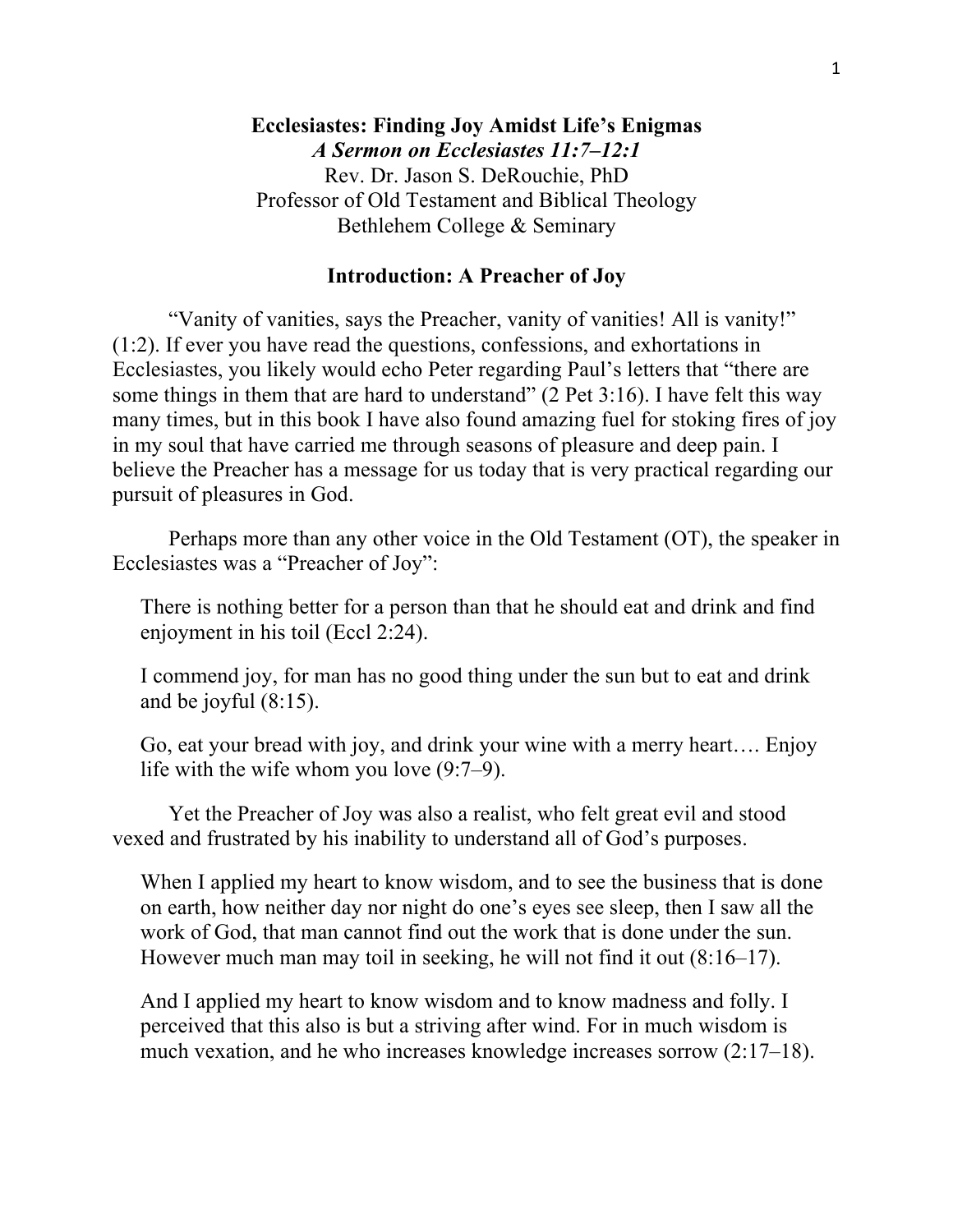We live in a crooked world that we cannot by any level of effort make straight (1:15; 7:13). Unstable jobs, orphans, judicial corruption, blown tires, broken legs, sex-trafficking, leaky faucets, failed adoptions, monthly bills, envy, project deadlines, rainy vacations, broken marriages, chronic back pain, pride, pornography, slippery roads, severed relationships, selfishness, racism, bee stings, abortions, and the ever present death of loved ones. This is our world. This was the Preacher's world. Yet even in the midst of it, he could still call people to rejoice always in the pleasures of life and to do so recognizing them as a gift of God. I want to look today at the Preacher's call to rejoice and to consider how he thought joy was possible in this cursed, crooked, and confusing world.

Our primary text today is found Eccl 11:7–12:1. Follow along as I read the text….

Verses 7–8 introduce the idea of God-conscious joy, and then 11:9–12:1 and beyond unpack how to preserve God-conscious joy. That is my outline for today's message: 11:7–8 are about the importance of sustaining God-conscious joy, and 11:9–12:1 clarify a method for maintaining God-conscious joy.

## **The Importance of Sustaining God-Conscious Joy (11:7–8)**

#### **Asserting the sun's sweetness (11:7)**

Verse 7 asserts, "Light is sweet, and it is pleasant for the eyes to see the sun." In Ecclesiastes, to be "under the sun" is to be identified with the realm of human breath and toil and all the results of the curse. "Under the sun" is the sphere of what is universally true of all humanity, believer and non-believer alike, throughout all time since the fall of mankind  $(1:3, 9, 14; 2:11, 17-20; 3:16; 4:1;$ etc.). In our world, the Preacher says, "the sun rises, and the sun goes down, and hastens to the place where it rises" (1:5). Morning light always triumphs over the darkness of night, and in the midst of the blackness, the sun is already hastening to the place where it will rise again. For those experiencing darkness in this crooked world, past delights in the light awaken fresh desires for dawn. Like the sweetness of sleep after a long day's work (5:12[11]), the sight of light is tasteful, beautiful, delightful.

The Preacher lived in the days of shepherds' fires and oil lamps, when the dark of night was really dark, and when travelers were often guided only by the light of the moon. In those days, the sun's sweetness came in the way it let people function, setting the rhythm of sleep and work and seasons and years and identifying times for both celebration and burials. In the first work week of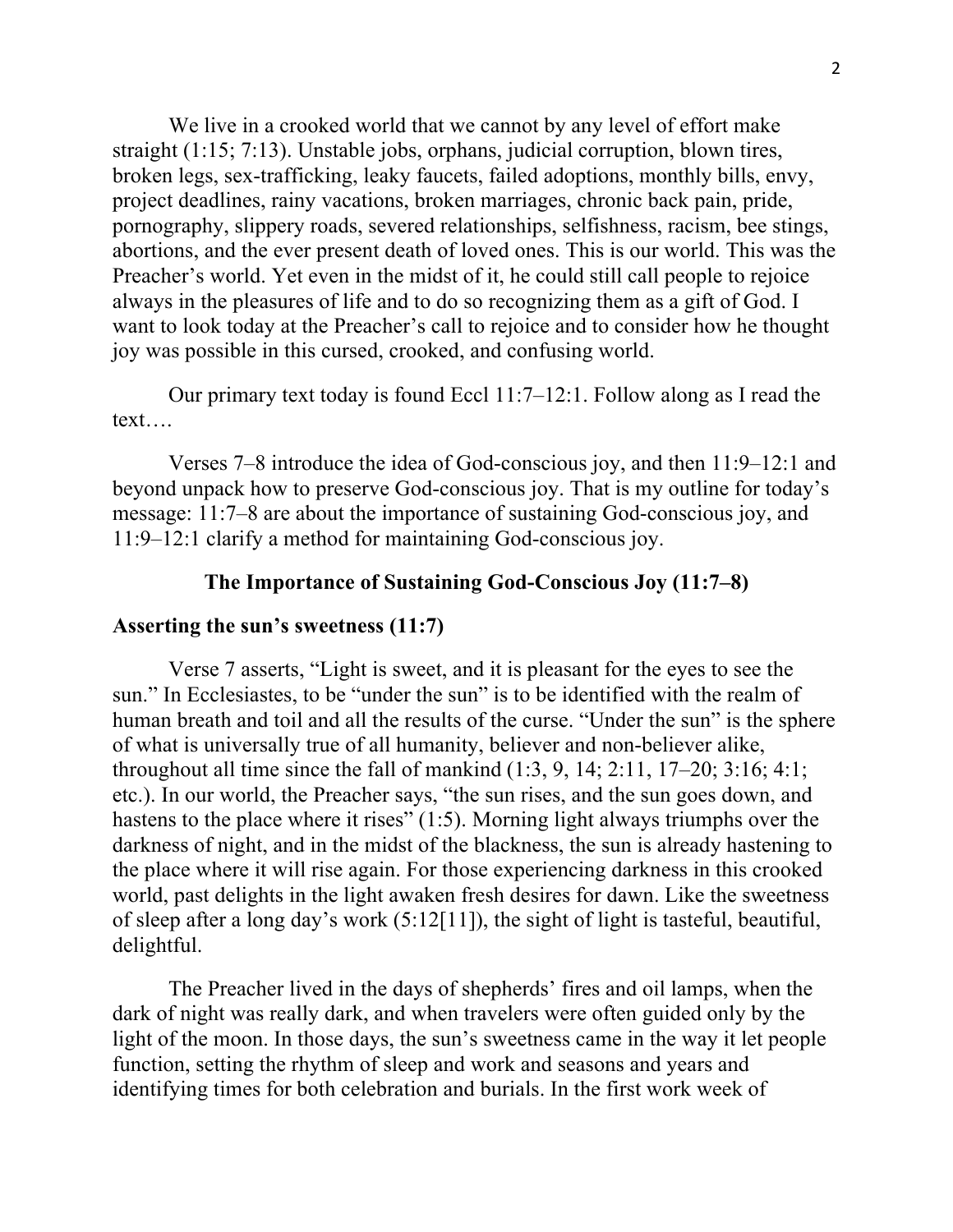Genesis 1, the day did not end in the dark, for "There was evening and there was morning, day one" (Gen 1:5). According to God's timing, light always wins, as dawn gives rise to noon.

This book uses "light" and "darkness" metaphorically. On the one hand, the Preacher associates darkness with both trials (5:17[18]) and death (6:4; 12:2). As noted in 12:2, in death "the sun and the light and the moon and the stars are darkened and the clouds return after the rain." Life under the old creation all ends in death, and thus the Preacher could bemoan that, regardless of one's toil, "there was nothing to be gained under the sun"  $(2:11)$ .

Look with me for a moment back in 2:11–14. The Preacher says in 2:11, "Then I considered all that my hands had done and the toil I had expended in doing it, and behold, all was vanity and a striving after wind, and there was nothing to be gained under the sun." Because everything in the old, cursed creation ends in death, there is no real gain under the sun.

Nevertheless, when the Preacher considered the place of wisdom and madness and folly, he reasoned that "there is more gain in wisdom than in folly, as there is more gain in light than in darkness" (2:13). Here he parallels wisdom with light and foolishness with darkness, and he claims that wisdom and light supply real gain. So how can there be nothing to gain in this age under the sun (2:11) and yet there be true gain in wisdom and light (2:13)? I suggest it must be that the gain in wisdom and light relates to a life beyond life under the sun.

Look now at 2:14: "The wise person has his eyes in his head, but the fool walks in darkness." Though the fool lives under the sun, he lives his life in darkness. For the fool it is ever night. Yet the wise have eyes to see light. So it is alone the wise who can say, "Light is sweet, and it is pleasant for the eyes to see the sun" (11:7). Later, in  $7:11-12$  the sage writes, "Wisdom is ... an advantage to those who see the sun. For … wisdom preserves the life of him who has it." Seeing the sun helps wise people preserve their lives. Past sightings of light give hope for future sightings of light and help true saints to persevere when darkness comes. Look with me back at 11:8.

### **The reason for the sun's sweetness (11:8)**

The ESV opens v. 8 with the conjunction "So," but I honestly struggle to see how this translation is possible. The Hebrew conjunction is the normal one for expressing the basis for something, and I think that v. 8 gives the reason for why v. 7 is true. The same Hebrew structure is found in 4:9–10, and there the ESV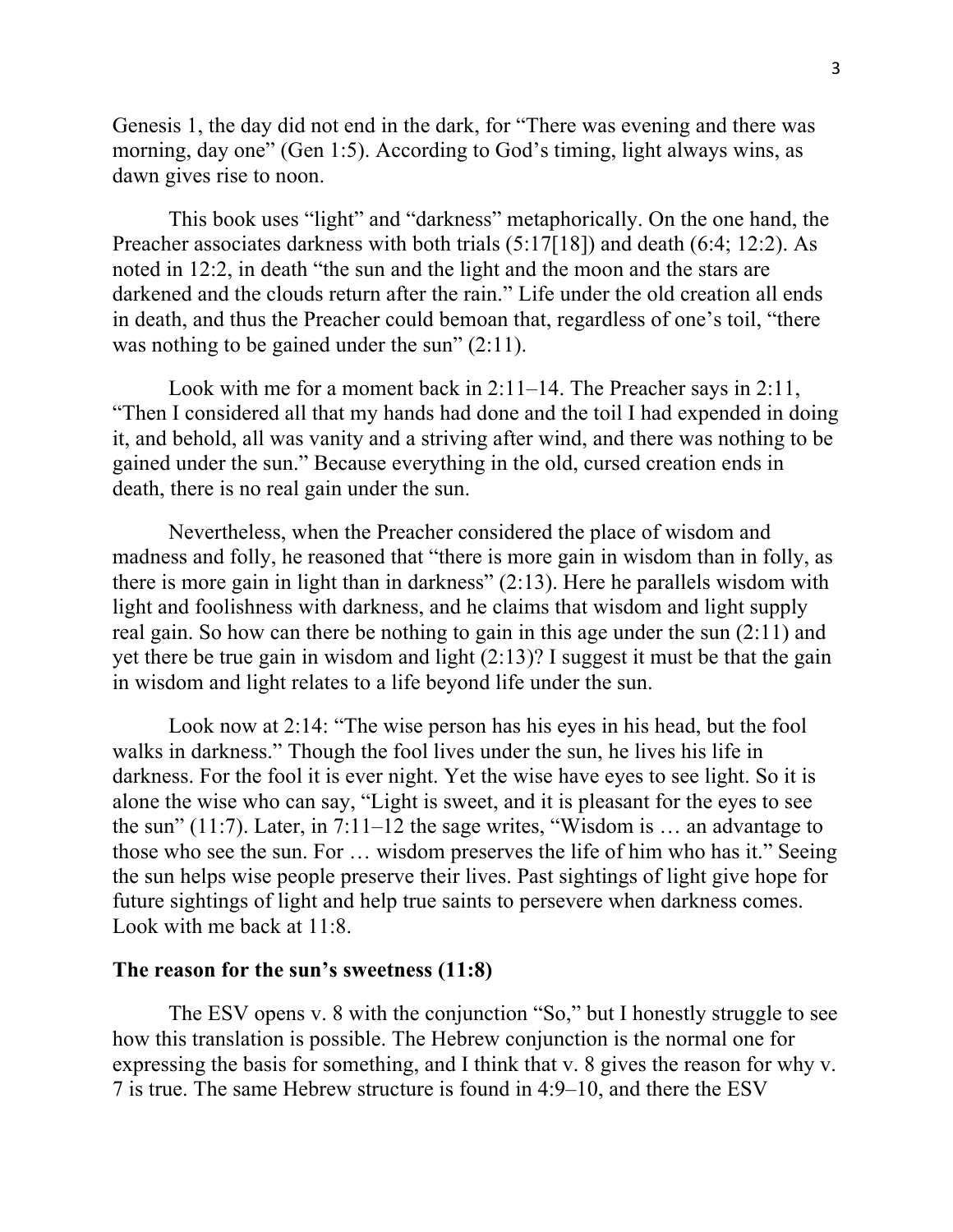translated the text accordingly. A statement is made: "Two are better than one, because they have a good reward for their toil." Now a reason is provided with a condition: "For if they fall, one will lift up his fellow." Similarly, I propose we are supposed to read vv. 7–8 this way: "Light is sweet, and it is pleasant for the eyes to see the sun. For if a person lives many years, he should rejoice in them all; and he should remember that the days of darkness will be many."

Now what is the Preacher's reasoning here? I think it is this: "It is good to see light, to see the sun, to savor God's goodness, *because* (1) encounters with light help us sustain God-conscious joy all our days and (2) our memory of light nurtures hope for more light as we journey through darkness.

Notice first that, if God grants that we live many years, we are supposed to be a people who "rejoice in them all." There is "a time to be born, and a time to die"; between these poles, the Preacher calls us to rejoice. In times of planting and plucking, killing and healing, weeping and laughing, the Preacher calls us to rejoice. In times of mourning and dancing, embracing and refraining, seeking and losing, the Preacher calls us to rejoice. In times of silence and speaking, loving and hating, war and peace, the Preacher calls us to rejoice. "For everything there is a season, and a time for every matter under the sun" (3:1). But in all our many years, come what may, we are called to rejoice.

Light is sweet because of the way it serves our progressive sanctification. Light helps us sustain God-conscious joy. Seeing the sun reminds us that light always wins, that morning always comes, that cold is not lasting. With every dawn comes the promise of fresh mercies, so light is sweet because with every glimpse of brilliant and warm grace we are pushed to heighten hope for something beyond the night. Past grace nurture hope in future grace.

The Preacher stresses also, "It is pleasant for the eyes to see the sun because … every person should remember that the days of darkness will be many." Here remembering is directed not to the past but toward the future. As the wise person journeys through life, he should expect extended suffering and trials. If one lives many years, many days of these years will be filled with darkness.

As I already noted, in this book darkness is associated with distress (5:16– 17) and death (6:4; 12:2). Because "the days of darkness" are "many" in 11:8, it seems most likely that the Preacher means that in one's lifetime a person should expect to experience much pain, whether through personal trial or through the death of others. Coughs and car accidents, miscarriage and cancer are the lot of believers and non-believers alike, yet a fuel God gives the wise is to recall past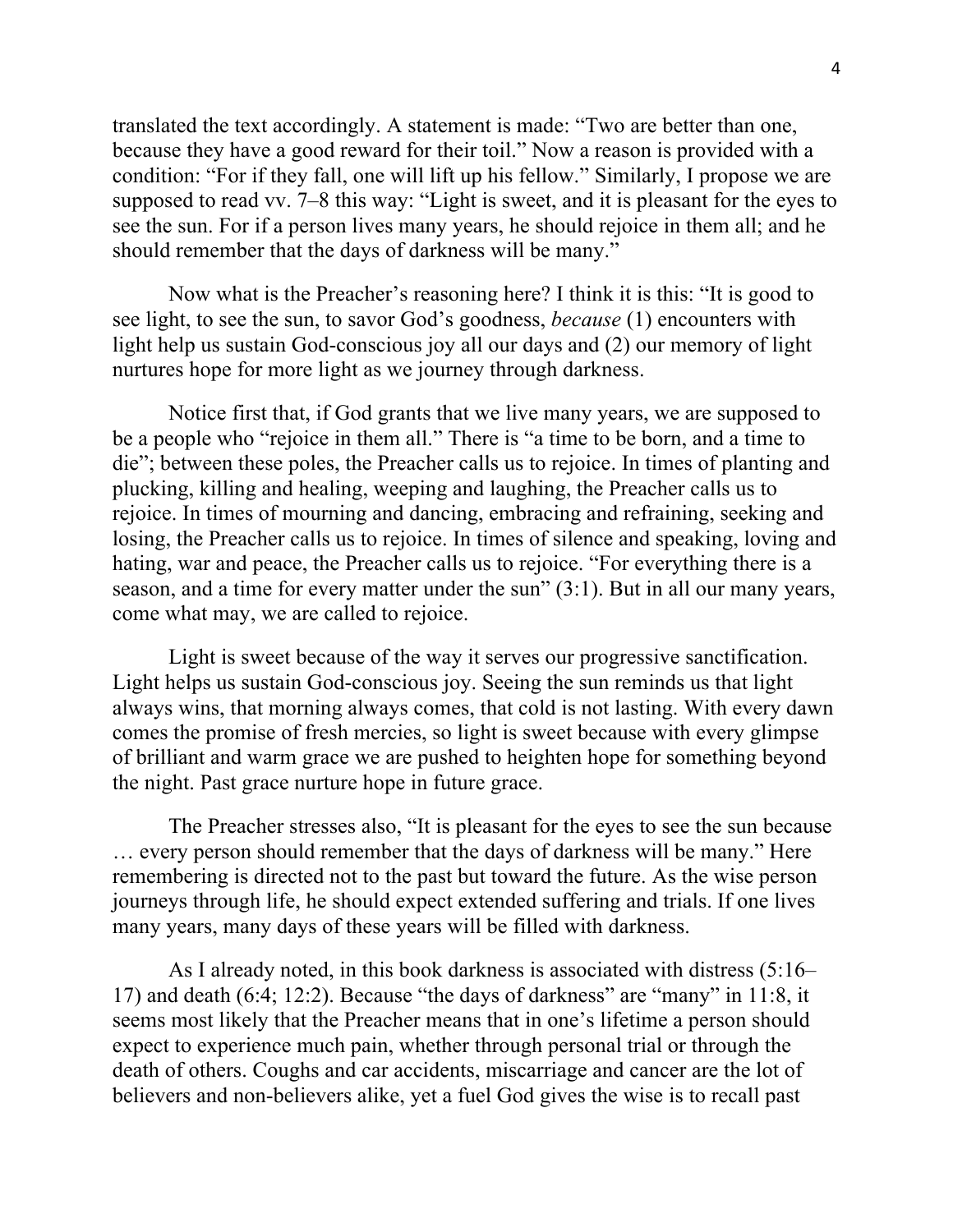sightings of light and to let them remind us that the sun will rise again. "The sun rises, and the sun goes down, and hastens to the place where it rises" (1:5). Like Ps 23 reminds us, "surely goodness and mercy" are pursuing us (Ps 23:6), and they will overcome. Our great Shepherd will make it happen.

What should be clear is that biblical joy is not bound to circumstances. If you can rejoice in the midst of dark trials, you are tapping into something that is beyond life under the sun. The Preacher in Ecclesiastes was not a pessimist. He was a realist and a godly sage. "The wise person has his eyes in his head" (2:14), and for this one, "Light is sweet" (11:7). Are you able to see the light of God's goodness today? Are you enjoying God's grace? If so, embrace it, remember it, for it will serve you when storms come. Or are you in darkness now? Perhaps you feel like you are standing on the edge of Lake Superior in the fog. You know the Lord is there in all his vastness, but you are struggling to see him. I encourage you, don't be anxious. Recall the work of God in your past, and allow those memories to generate gratitude and hope. He is faithful and will not let you go.<sup>1</sup>

The final statement in v. 8 is, "All that comes is vanity." The ESV's translation is drawn from the Latin Vulgate's *vanitas*, which suggests all of life is in some way pointless or futile. The refrain in both 1:2 and 12:8 therefore reads, "Vanity of vanities, … all is vanity." I question, though, whether this accurately captures the Preacher's meaning. He does not talk as if he believed life was vain. "Light is sweet, and it is pleasant for the eyes to see the sun"  $(v, 8)$ . He says that the living can find hope (9:4) and that wisdom has advantage in the way it preserves life (7:12). These are not the words of someone who thought that life under the sun was pointless. Indeed, it is because it is *not* pointless that we can authentically rejoice.

<sup>&</sup>lt;sup>1</sup> The logic of vv. 7–8 is paralleled in two other texts in Ecclesiastes. The first is in 5:19–20, where we read, "Everyone also to whom God has given wealth and possessions and power to enjoy them, and to accept his lot and rejoice in his toil––this is the gift of God. For he will not much remember the days of his life because God keeps him occupied with joy in his heart." Taking pleasure in the things of earth as a gift of God is a means of divine grace, for the moments of delight keep us from being overwhelmed during the many days of darkness. Similarly, in 8:15 the Preacher asserts, "I commend joy, for man has no good thing under the sun but to eat and drink and be joyful, for this will go with him in his toil through the days of his life that God has given him under the sun." According to the Preacher, those living under the sun should embrace the divinely-given opportunities "to eat and drink and be joyful," for they will serve as memorials of divine blessing that can then serve us as we move out of the days into the nights of life. As believers, we are to capture every moment of delight "for this will go with him in his toil through the days of his life that God has given him under the sun." Each encounter with brightness helps us hope for light when we walk through night. Our past delights generate fresh desire and hope. For the Preacher, "light is sweet, and it is pleasant for the eyes to see the sun" (11:7) because the sight of light, which represents all that God is for us, helps us fulfill our call to "rejoice in the Lord always" (Phil 4:4), to "rejoice in our sufferings" (Rom 5:3), and to "count it all joy … when you meet trials of various kinds" (Jas 1:2).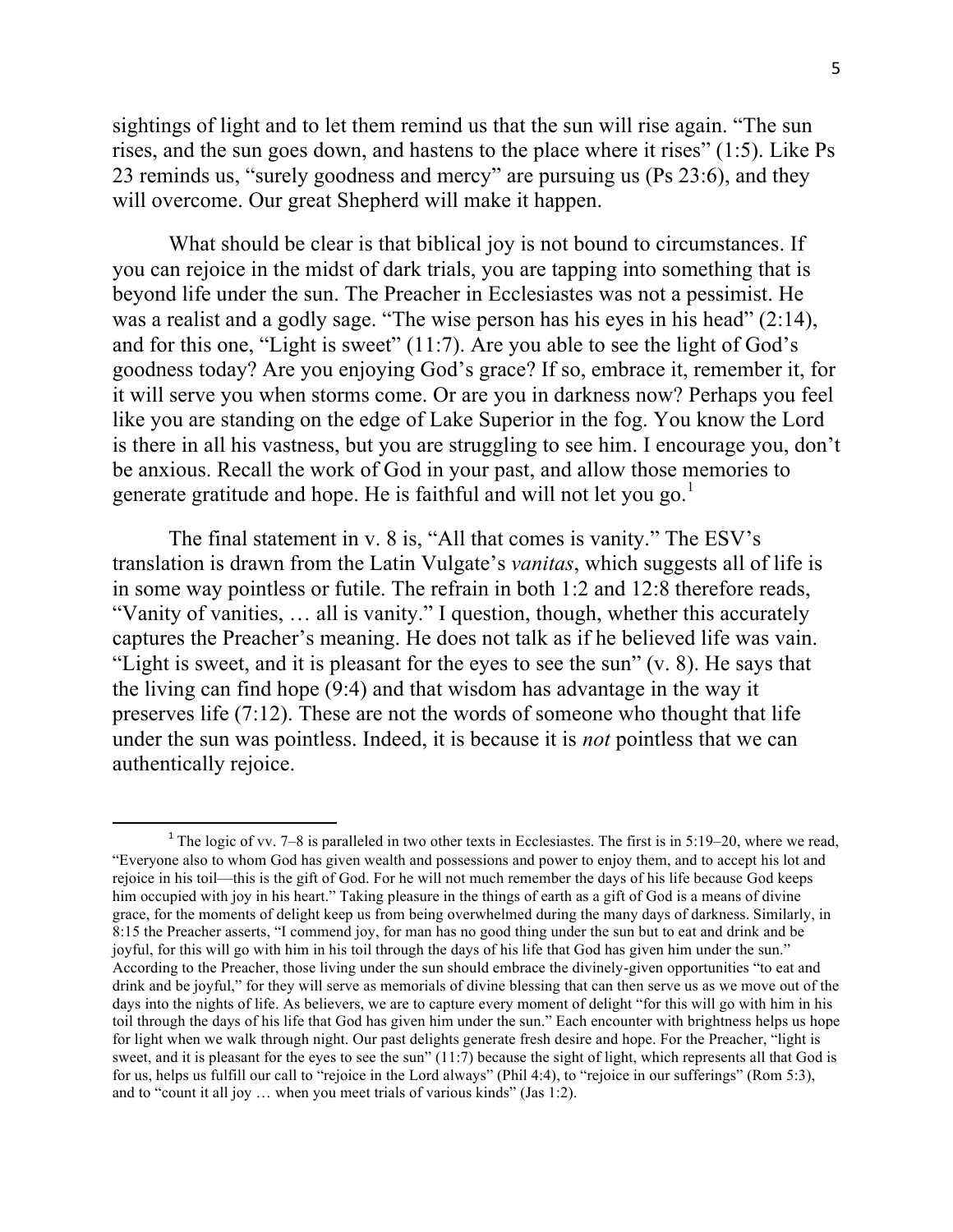So how would I translate this term? The Hebrew word is  $\sum_{n=1}^{\infty}$ , which simply means "breath, vapor." So the question is, "In what way are all things breath?" Rather than simply saying life is "pointless," the NIV goes further to the left in asserting, "All is *meaningless*"––everything is empty, a big Zero. But if the Preacher believed that all was meaningless, why did he think that we should listen to his own words? Do they not have meaning? Not only this, if all was meaningless, why did he experience such deep griefs over the world's brokenness and such pleasure in health and prosperity? Why did he call people to fear God and to pursue wisdom if indeed all is meaningless? For the Preacher, this life is filled with meaning—meaning that we must seek to grasp, if even incompletely.

I propose that when the Preacher opens and closes his book with the declaration, "All is breath," he meant that all things in this world are enigmatic or mysterious. This is why six times he accompanies the term with the phrase, "striving after wind" or "a shepherding of wind." "I have seen everything that is done under the sun, and behold, all is enigma and a striving after wind" (1:14). "And I applied my heart to know wisdom and to know madness and folly. I perceived that this also is but a striving after wind"  $(1:17)$ . Trying to get our minds around all that God is doing in this world is like trying to shepherd wind. Just when we think we've got it, it blows in a different direction. "Oh, the depth of the riches and wisdom and knowledge of God! How unsearchable are his judgments and how inscrutable his ways" (Rom 11:33). As finite creatures, we are not able to grasp all that God is doing in this world, and this is deeply grieving. All that has come and all that will be bears a level of enigma that only adds to life's frustrations and pains. The Preacher says, "In the day of prosperity be joyful, and in the day of adversity consider: God has made the one as well as the other, so that man may not find out anything that will be after him" (7:14). Similarly, he writes, "When I applied my heart to know wisdom, … then I saw all the work of God, that man cannot find out the work that is done under the sun. However much man may toil in seeking, he will not find it out. Even though a wise man claims to know, he cannot find it out"  $(8:16-17)$ .

All of life is an enigma. Yet in such a context, we must pursue joy, grasping every opportunity we have to see the light of God and using the moments to sustain us through seasons of trial and pain. Life's sweet moments keep us balanced, reminding us that not all is lost. If you can see light today, embrace it, savor it, celebrate it, and use it in your fight for sustained God-conscious joy. If you find yourself in one of the many dark days of this life, struggling to discern God's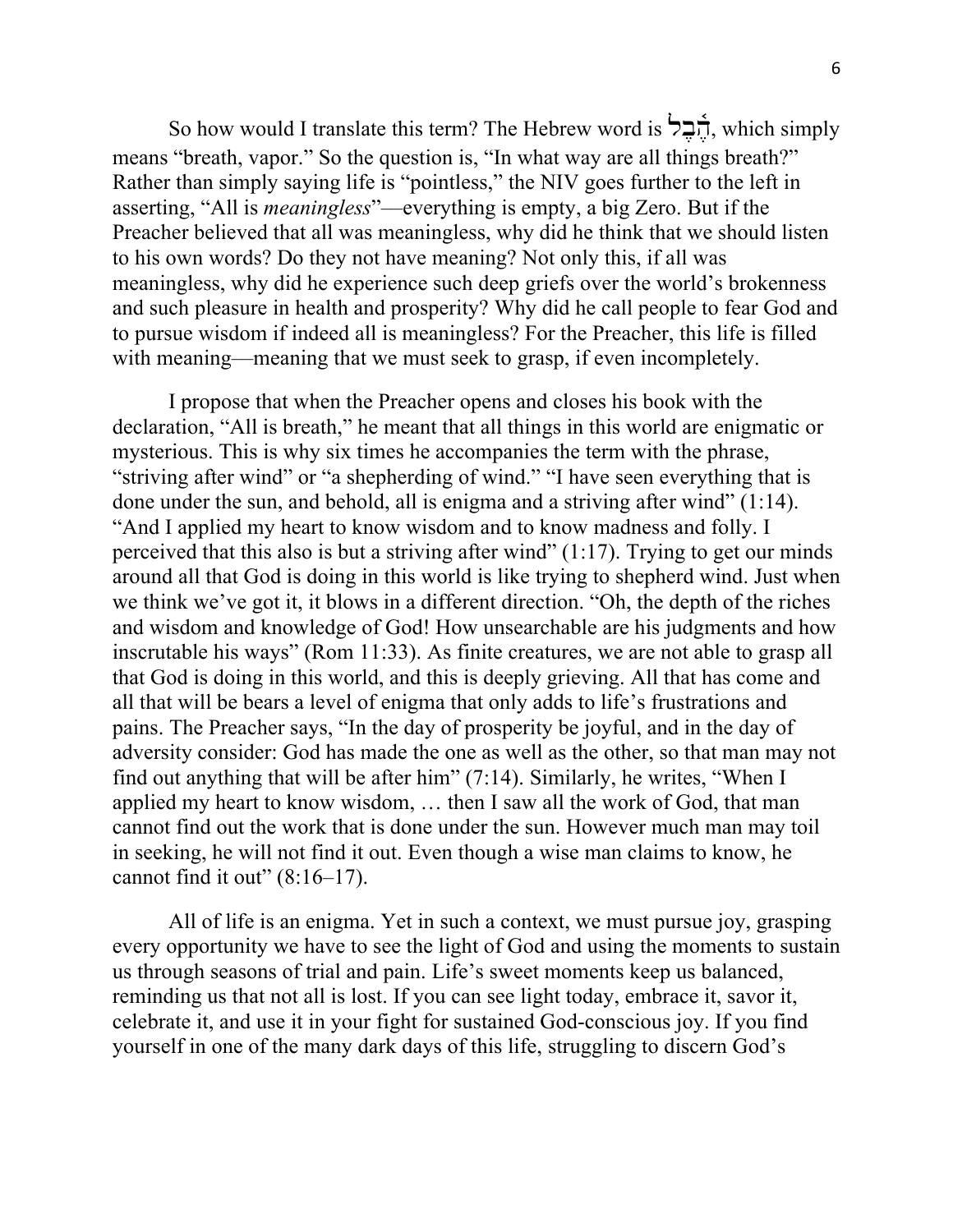purposes, pause to recall past mercy, see it as a gift of God, and use it to instill heightened desire and hope for fresh mercies at dawn.<sup>2</sup>

# **A Method for Maintaining God-Conscious Joy (11:9–12:1)**

Now, whereas 11:7–8 stressed the importance of sustaining God-conscious joy, I believe that 11:9–12:1 help clarify a method for maintaining God-conscious joy. The Preacher captures the process in four groupings of imperatives.

- Step 1: Choose joy  $(11:9ab)$ .
- Step 2: Live wisely  $(11:9cd)$ .
- Step 3: Cast away cares  $(11:10ab)$ .
- Step 4: Remember your Creator (12:1a)

This is how we can maintain God-conscious joy in the midst of life's enigmas. Let's consider each of these.

### **Step 1: Choose Joy (11:9ab)**

Step 1 in maintaining God-conscious joy is to choose it—"Rejoice, O young man, in your youth, and let your heart cheer you in the days of your youth" (v. 9ab). Choosing to rejoice is easier when days are bright, but it's much more difficult in the night when our baby will not be consoled, when we learn that our dad lost his job, or when melanoma reaches stage 4. Nevertheless, in this text the first step in experiencing God-conscious joy is to want it. Yet we must remember that our vv. 7–8 already identified that God gives grace to help us in our quest. Past encounters with his goodness stoke the fires of unrelenting joy when the shadows rise. We must choose to rejoice, but this choice is empowered and made possible in the context of grace.

Seven times in Ecclesiastes the Preacher calls his reader to pursue joy (2:24– 25; 3:12–13, 22; 5:18–20; 7:14; 8:15; 9:7–10; 11:7–12:1). When he says, "Rejoice!" what does he mean?

I am going to provide a short definition here and then expand it as we progress through the rest of this message. *To rejoice is to find heart-felt pleasure in God and his gifts amidst both prosperity and adversity.* Verses 7–8 already highlighted that we are to sustain joy through both seasons of pleasure and seasons of pain. What I am now arguing is that this joy, at its core, is a pleasing sense or

<sup>&</sup>lt;sup>2</sup> For more on the overarching message of Ecclesiastes, see Jason S. DeRouchie, "Shepherding Wind and One Wise Shepherd: Grasping for Breath in Ecclesiastes," *The Southern Baptist Journal of Theology* 15.3 (2011): 4–25.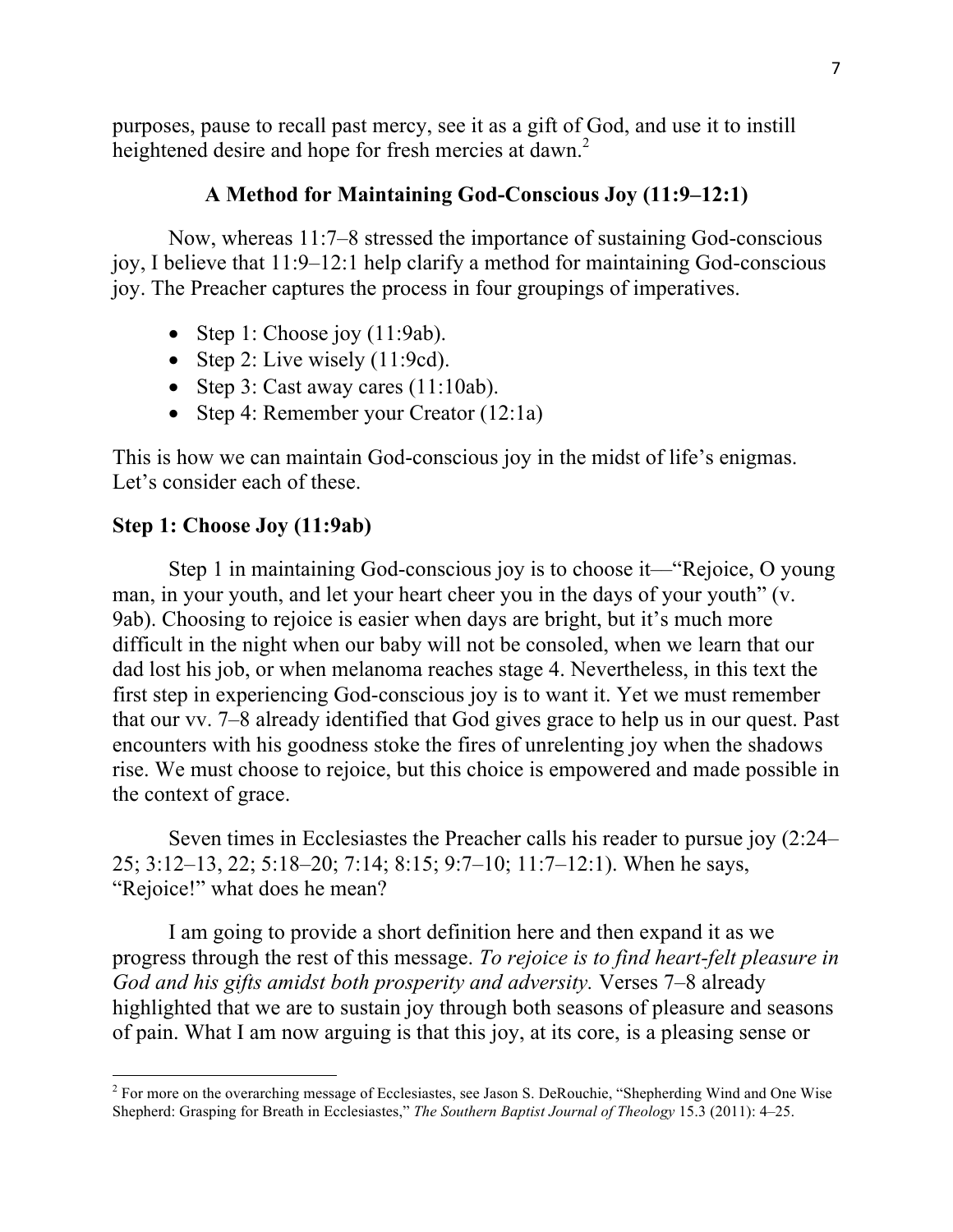feeling in the heart. In Ecclesiastes the "heart" is both the seat of thought and of feeling. On the one hand, the Preacher can say in 1:17, "I applied my heart to know wisdom and to know madness and folly." The heart can *know* things, and the knowledge we have needs ever to have God at its center. As the end of 11:9 says, as you pursue joy, "*Know* that for all these things God will bring you into judgment." It's the heart that approaches the present in light of the future.

But joy is not merely a mental activity, for the heart is also the place of emotion. Look at the three occurrences of the word "heart" in vv. 9–10. The heart gladdens a person––"Let your heart cheer you in the days of your youth." Next, the heart guides the wise person—"Walk in the ways of your heart." Finally, the heart feels, and we must free ourselves from carrying troubles in order to maintain joy–– "Remove vexation from you heart." To rejoice is to find heart-felt pleasure, and the Preacher states that step 1 in maintaining God-conscious joy is to choose it— "Rejoice, … and let your heart cheer you."

Now if the nature of joy is heart-felt pleasure, the object of joy is God and his gifts. By "gifts" I mean the things of earth like pumpkin pie and sparkling cider. In 2:14 the Preacher asserts, "Everyone should eat and drink and take pleasure in all his toil––this is God's gift to man" (cf. 5:19). Here not only the eating and drinking but also the pleasure itself is a gift from God. The Preacher then says, "I perceived that whatever God does endures forever…. God has done it, so that people fear before him" (2:15). God gives gifts and the power to enjoy them so that we can in turn remember him. Eating and drinking is not simply about the object. It's also about the source. We should eat and drink for the glory of God (1 Cor 10:31). Our joy in a hot fudge sundae should lead us to remember our Creator (12:1). When we remember the giver, we turn our delights of sloppy joes, Dr. Pepper, houses, cars, and teaching positions into praise. Sipping a hot chocolate on a crisp morning, taking a walk at the park during the peak of fall colors, receiving a promotion with pay increase at work––all these are gifts from God, and we should savor them and celebrate them to the praise of the giver. We now can expand our definition and say that *to rejoice is to find God-given heart-felt pleasure in God and his gifts amidst both prosperity and adversity.* 

#### **Step 2: Live wisely (11:9cd)**

Step 2 in maintaining God-conscious joy is found in the second half of v. 9: "Walk in the ways of your heart and the sight of your eyes. But know that for all these things God will bring you into judgment." A preacher really has to know his audience if he is to tell them, "Walk in the ways of your heart and the sight of your eyes." Back in the Pentateuch Moses characterized his audience as "stubborn,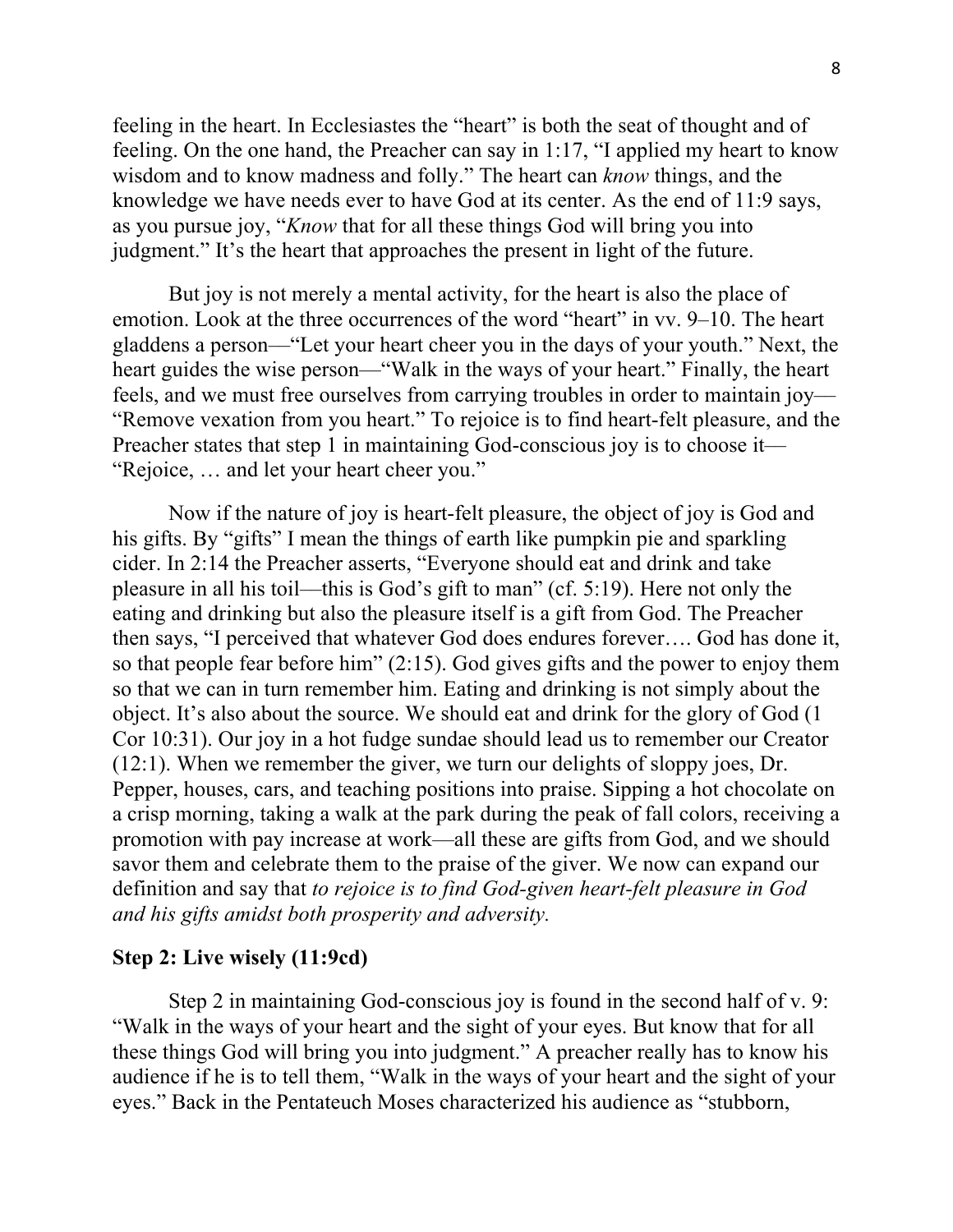unbelieving, and rebellious" (e.g., Num 14:11; Deut 9:6–7, 23), and because of this he charged them in Num 15:39 "not to follow after your own heart and your own eyes."

Here, however, I suggest that the context is very different. The rest of Ecclesiastes strongly clarifies that the Preacher is by no means commending an unrestrained, worldly pursuit of pleasure. In 11:7–10, it's important to note that the Preacher is addressing the wise and not the fool. He said in 11:8 that "it is pleasant for the eyes to see the sun," and in 2:14 he observed, "The wise person has his eyes in his head, but the fool walks in darkness." Only the wise see the sun as a manifestation of God's goodness and grace (7:11–12). So what do we know about the wise in this book. 8:5 tells us, "The wise heart will know the proper time and the just way." Similarly, 10:2 stresses: "A wise man's heart inclines him to the right, but a fool's heart to the left." So if the wise person's heart is bent godward, knowing the just way, it makes sense why the Preacher would call him to "walk in the ways of your heart and in the sight of your eyes." These will be the ways of  $Good.<sup>3</sup>$ 

If you are among the wise today, among those who have tasted and seen that God is good, do not hesitate to walk in the ways of your heart and the sight of your eyes. In the words of 9:7, "Go, eat your bread with joy, and drink your wine with a merry heart, for God has already approved what you do." Paul told Timothy that requiring abstinence from marital sex or certain foods was a teaching of demons, "for everything created by God is good, and nothing is to be rejected if it is received with thanksgiving" (1 Tim 4:4). Similarly, the godly sage in this book frees us to have a merry heart, "for God has already approved what you do."

Yet there is a stated caution. We must be sure to make every step, every decision, every click, every purchase, every glance knowing "that for all these things God will bring you into judgment"  $(11:9)$ .<sup>4</sup> Because life and work is a gift (5:18–19[17–18]) and because God alone brings joy (2:24–25), we are accountable to how we engage it. Earlier in 3:16, the Preacher bemoaned, "I saw under the sun that in the place of justice, even there was wickedness, and in the place of righteousness, even there was wickedness." But then in 3:17 he took solace knowing that "God will judge the righteous and the wicked, for there is a time for

<sup>&</sup>lt;sup>3</sup> As for walking "in the sight of his eyes," 6:9 states, "Better is the sight of the eyes than the wandering of the appetite." This suggests that the sage in 11:9 is urging the wise person to seek what is tangible and attainable rather than to give in to wandering, unhealthy desire of envy or covetousness. <sup>4</sup> "Awareness of divine judgment turns the pursuit of joy away from crossing over into sins" (Garrett, *Ecclesiastes*,

<sup>340).</sup>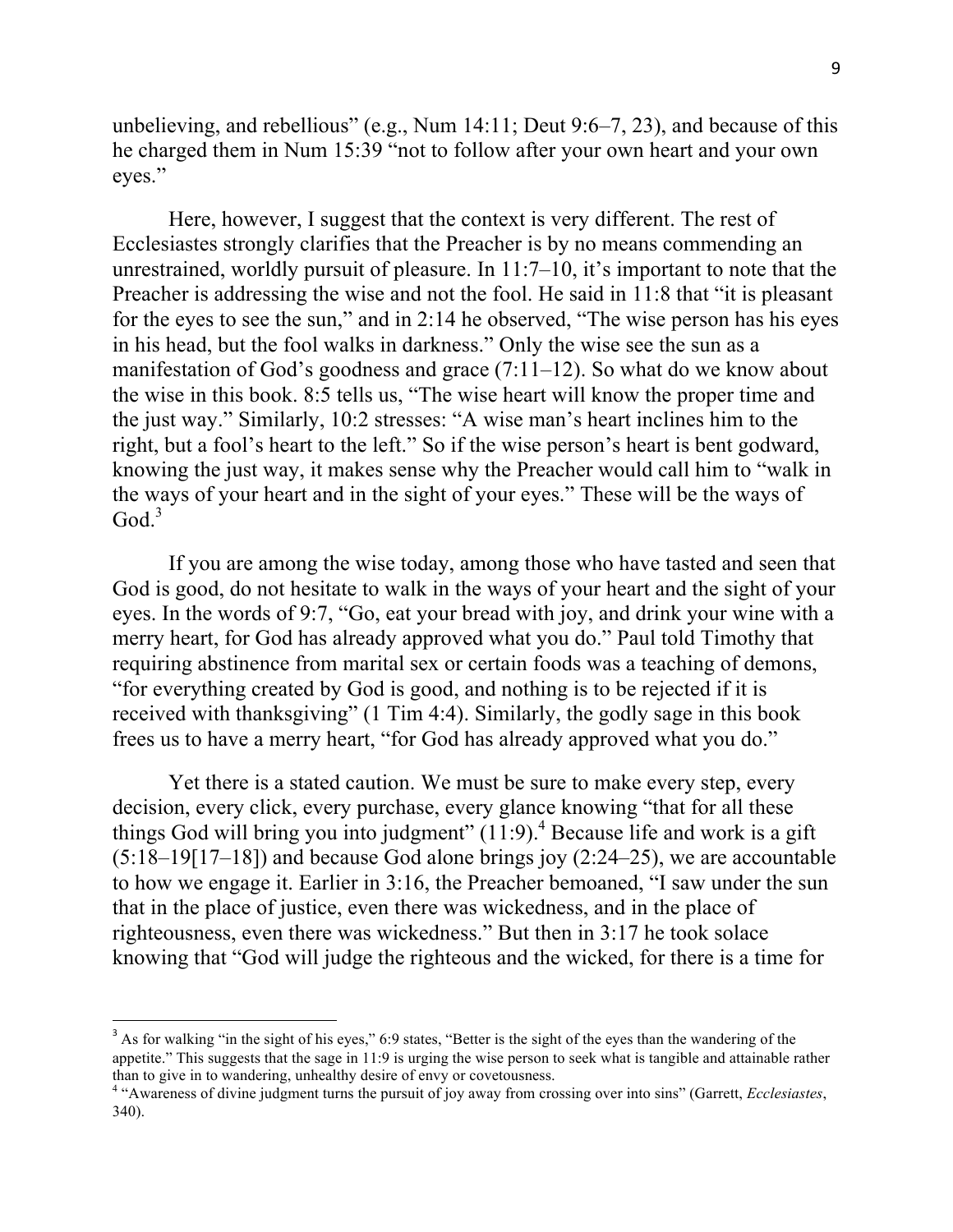every matter and for every work" (cf. 5.2). The Lord will hold us accountable for every word and every deed, and this fact must color how we pursue joy.

At the core, what the Preacher is calling for is a daily ethic grounded in the fear of God, and he was convinced that those who lived in fear would reap benefits beyond the grave. 8:12–13 really capture this well: "Though a sinner does evil a hundred times and prolongs his life, yet I know that it will be well with those who fear God, because they fear before him. But it will not be well with the wicked, neither will he prolong his days like a shadow, because he does not fear before God" (cf. 3:14; 5:7; 7:16–18; 12:13–14).

The kind of joy that the Preacher calls for is not only God-given; it is Godapproved. Once you become a child of the King, he gives you freedom to delight in all that he owns, yet in a way that honors his goodness. As a believer who is growing in the fear of God, you must trust that "the wise heart will know the proper time and the just way" (8:5) and that "a wise man's heart inclines him to the right" (10:2). Celebrating God as the great giver and knowing that he will hold you accountable, step out and follow the desires of your heart, "for God has already approved what you do" (9:7).

I am now ready to give my whole definition of joy in Ecclesiastes. For the Preacher, *to rejoice is to find God-given and God-approved heart-felt pleasure in God and his gifts amidst both prosperity and adversity.* Present joys supply a foretaste of eternal pleasures beyond judgment, and past joys help fuel hope for brighter days.

### **Step 3: Cast away cares (v. 10)**

Step 3 in maintaining God-conscious joy is found in v. 10: "Remove vexation from your heart, and put away pain from your body, for youth and the dawn of life are an enigma." The verbs to "remove" and to "put away" identify that finding joy at all times––even in the days of darkness (v. 8)––requires that we decide not to allow the burdens, confusions, vexations, and troubles of this life to wear us down. The Preacher is not calling us to act as though life is a party when in fact it's pain. No, he recognizes that there is "a time to weep, and a time to laugh; a time to mourn, and a time to dance" (3:4). We don't ignore human troubles, but we must not allow them to consume us.

Jesus said, "Do not be anxious about your life…. Look at the birds of the air: they neither sow nor reap nor gather into barns, and yet your heavenly Father feeds them. Are you not of more value than they?" (Matt 6:34). Similarly, Paul asserted,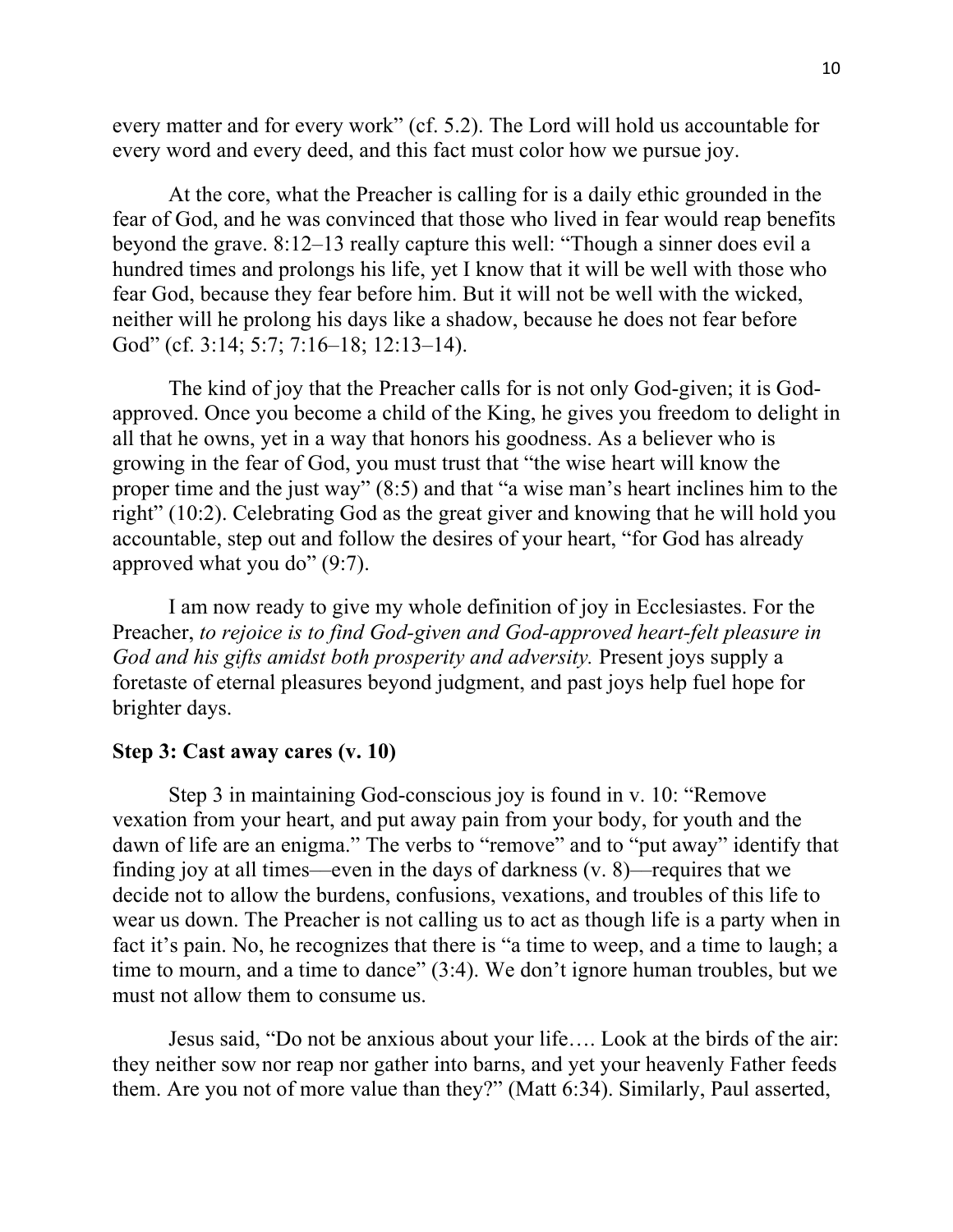"Do not be anxious about anything, but in everything by prayer and supplication with thanksgiving let your requests be made known to God. And the peace of God, which surpasses all understanding, will guard your hearts and your minds in Christ Jesus" (Phil 4:6). Knowing that "God opposes the proud but gives grace to the humble," Peter exhorted, "Humble yourselves, therefore, under the mighty hand of God so that at the proper time he may exalt you, casting all your anxieties upon him, because he cares for you" (1 Pet 5:5–7). Because youth and the dawn of life are filled with confusion and enigma, "remove vexation from your heart, and put away pain from your body" (Eccl 11:10). That is step 3 in how to maintain Godconscious joy.

## **Step 4: Remember your Creator (v. 11)**

There is no higher way to keep our joy maintained than to remember our Creator (11:11). Look with me at 11:5: "As you do not know the way the spirit comes to the bones in the womb of a woman with child, so you do not know the work of God who makes everything." Don't think of God as someone who only created in the past but is now distant and separated. No, he is right now making … right now upholding all things by the word of his power. Moment by moment by moment. If he stops speaking you and I stop living. We have a "God who makes *everything*." And the Preacher meant, "Everything."

Listen to 7:13–14: "Consider the work of God: who can make straight what he has made crooked? In the day of prosperity be joyful, and in the day of adversity consider: *God* has made the one as well as the other, so that man may not find out anything that will be after him." We are ignorant; we are small. And God is in charge*.* His purposes are not being thwarted through your child's chromosome disorder. He was on the throne before the cancer struck, and he is on the throne now!

And if all this power that we cannot contain and if all this power that we cannot explain is nevertheless working for us, we need not fear those who can only kill the body but cannot kill the soul. We need not falter in our faith when we fail and exam. For greater is he who is in us than he who is in the world. He is stronger; he is higher, and because of this we have hope.

The fear of God leads to the approval of God, and by this our Creator becomes also our Shepherd––the great protector and the great provider. Turn with me to 12:11: "The words of the wise are like goads [that guide], and like nails firmly fixed are the collected sayings; they are given by one *Shepherd.*" When life's enigmas rise so that it feels like we are just shepherding wind, remember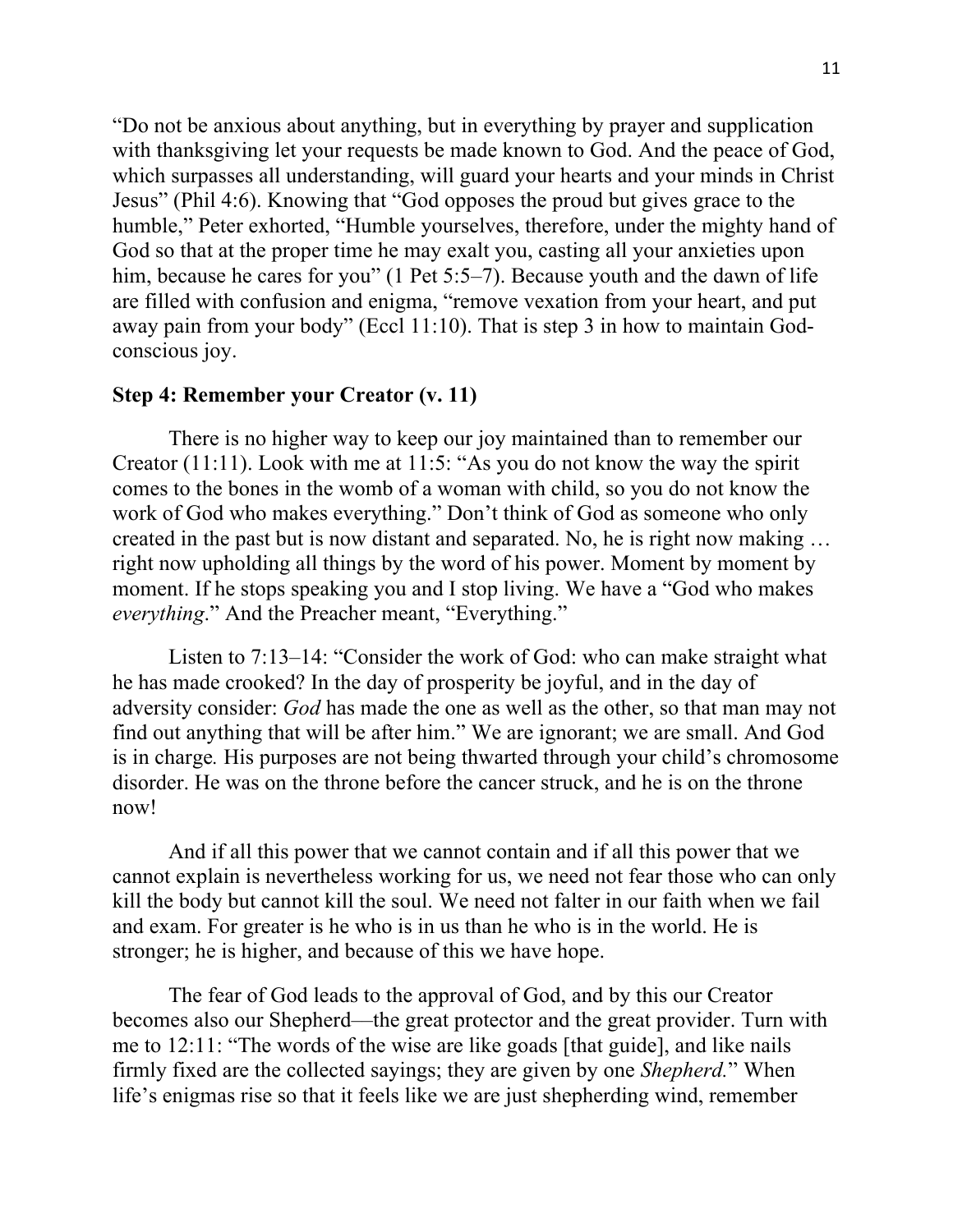your Creator. Remember that all authority in heaven and on earth was given to the one by whom all things exist, things "in heaven and on earth, visible and invisible, whether thrones or dominions or rulers or authorities—all things were created through him and for him" (Col 1:16). And Remember that this one who is working for his glory loves you and that "neither death nor life, nor angels nor rulers, nor things present nor things to come, nor powers, nor height nor depth, nor anything else in all creation, will be able to separate us from the love of God in Christ Jesus our Lord" (Rom 8:38–39).

## **Conclusion: Rejoicing amidst Life's Enigmas**

In conclusion, let me just summarize the main takeaways for our quest to sustain and maintain God-conscious joy, even amidst life's enigmas.

- 1. Verses 7–8 call us to savor the sweetnesses of life––when God's goodness and grace are like the warmth and brightness of the sun on a weary soul. Memorialize these moments, for they are God-given fuel for sustaining Godconscious joy even through our many days of trial. The delights we enjoy in the good times stoke fires of desire and hope in the darkness, as we rest confident that the God who causes the sun to rise and go down is hastening the sun to the place where it will rise again (1:5). If you are a suffering saint today, pause to ponder God's goodness in your past, and let the gratitude that rises give you confidence that light will shine again on your weary heart.
- 2. Verses 9–11 teach us how to maintain God-conscious joy. We choose to rejoice in God and his gifts, we live wisely in the fear of God, we cast our burdens on God, knowing that he cares, and we remember our Creator. *To rejoice is to find God-given and God-approved heart-felt pleasure in God and his gifts amidst both prosperity and adversity as fuel for hope in brighter days and as a foretaste of eternal pleasures beyond judgment.* Rejoice today, remembering what God has done in your past and resting confident that he will work all good for you in the future. Rejoice today, trusting that the Lord guides the desires of all who fear him. Rejoice today, knowing that God is able to meet you in your pain and that he will let light shine in your life again. Rejoice today, knowing that your Creator is also your Shepherd, and he is even now hastening the sun to the place where it will rise again.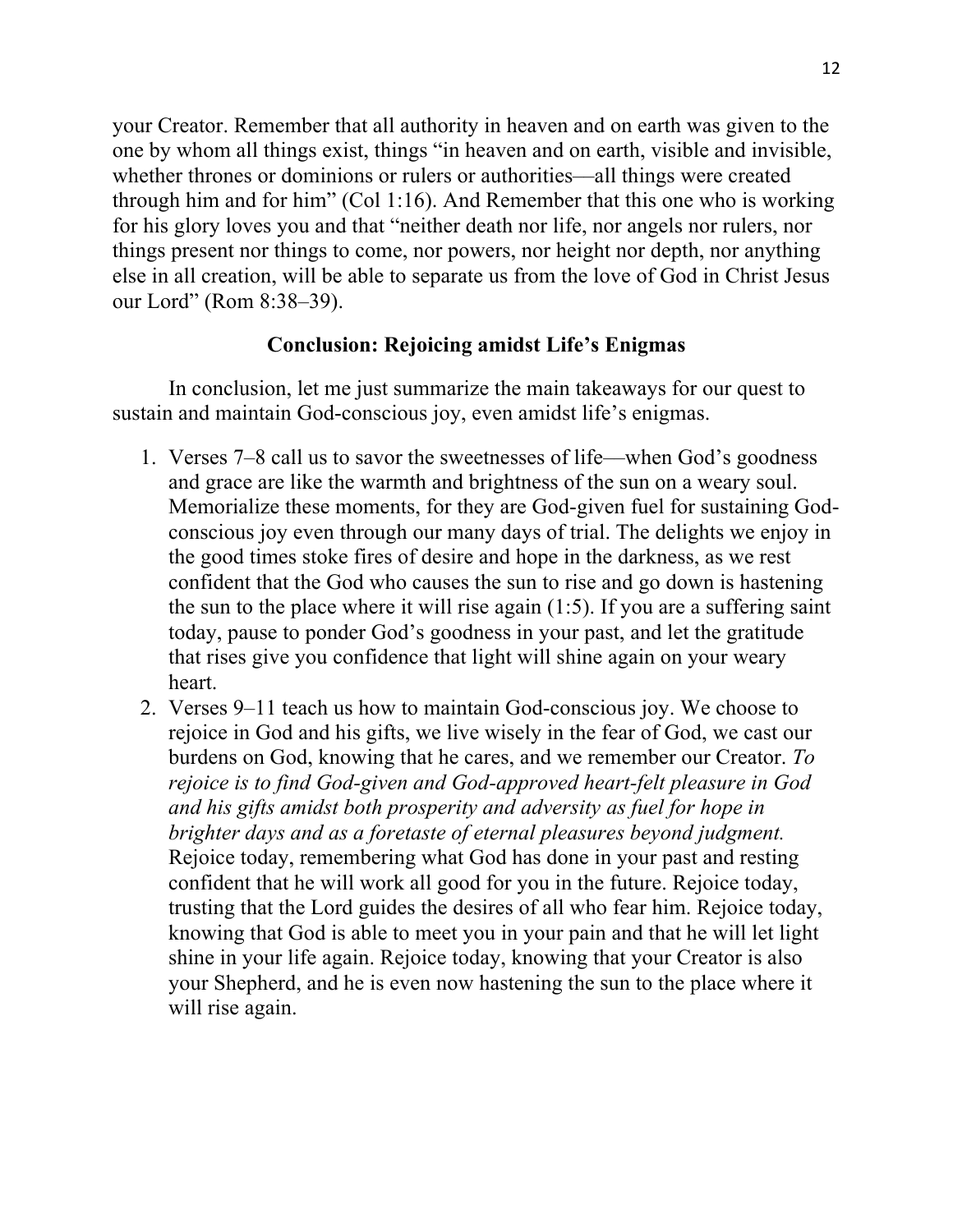The orthodox sage in Ecclesiastes was a "Preacher of Joy," but his was not a flimsy, circumstantial happiness. No, his was a "profound enjoyment"<sup>5</sup> or, what we could call, a "serious joy." His call is for us to stop striving against God's providence and to start trusting the God who is in control and who is both willing and able to help all who fear him. The fear of God leads to the approval of God, which frees you and me to delight today in the gifts of God as we hope for the promise of God. If you are feeling the weight of the curse and the burden of life's enigmas, I urge you to turn your eyes toward God in Christ, resting in his purposes and delighting whenever possible in him and in his beautiful, disfigured world. In this we will find lasting gain unto eternity.

 <sup>5</sup> Ogden, *Qoheleth*, 211.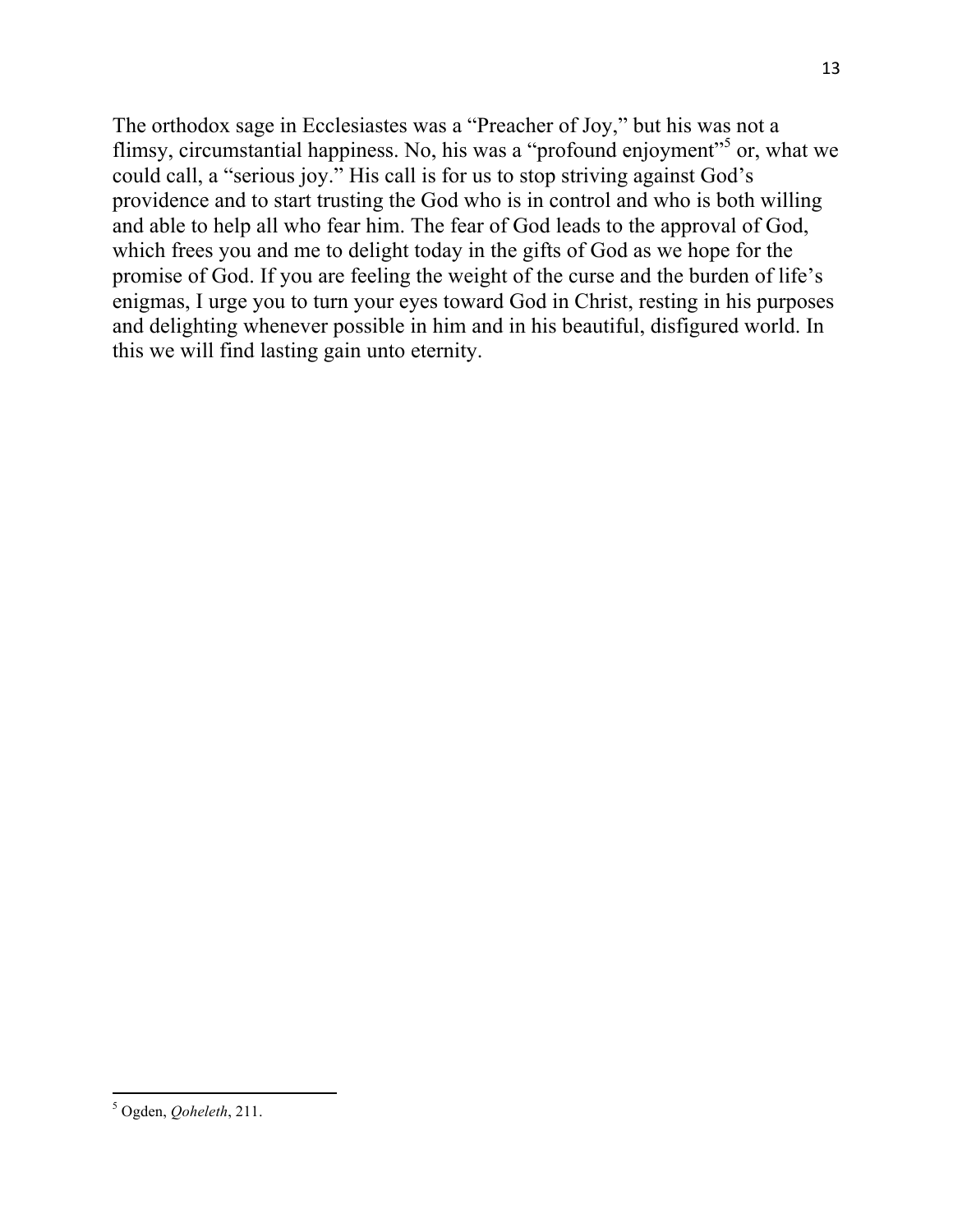**\*\*\*\*\***

# **Ecclesiastes 11:7–12:1**

**Theme:** Sustaining and maintaining God-conscious joy through life's enigmas. **Main Idea:** The Preacher highlights the importance of sustaining and a method for maintaining God-conscious joy through life's enigmas.

- I. The Importance of Sustaining God-Conscious Joy (11:7–8)
	- A. Asserting the sun's sweetness (11:7)
	- B. The reason for the sun's sweetness: It's benefits for sustaining Godconscious joy even through many days of darkness (11:8)
- II. A Method for Maintaining God-Conscious Joy (11:9–12:1)
	- A. Choosing joy (11:9ab)
	- B. Living circumspectly (11:9cd)
	- C. Casting away cares (11:10ab)
	- D. Remembering your Creator (12:1)

John Newton, author of Amazing Grace, once wrote:

*The day is now breaking: how beautiful its appearance! How welcome the expectation of the approaching sun! It is this thought makes the dawn agreeable, that it is the presage of a brighter light; otherwise, if we expect no more day than it is this minute, we should rather complain of darkness, than rejoice in the early beauties of the morning. Thus the life of grace is the dawn of immortality: beautiful beyond expression, if compared with the night and thick darkness which formerly covered us; yet faint, indistinct, and unsatisfying, in comparison of the glory which shall be revealed.* (*The Works of the Rev. John Newton*, Vol. 1, p. 319)

The words that follow are inspired by this quote.

*The sun breaks and beauty appears, A daily reminder that all our fears Of dread are passed, though pain persists–– The toil, the sorrow, a persistent mist That will be burned away in course of time, A hopeful rest when full glow shines.*

*The light of dawn is only agreeable Because the light of noon is foreseeable. If no hope existed for a brighter light,*